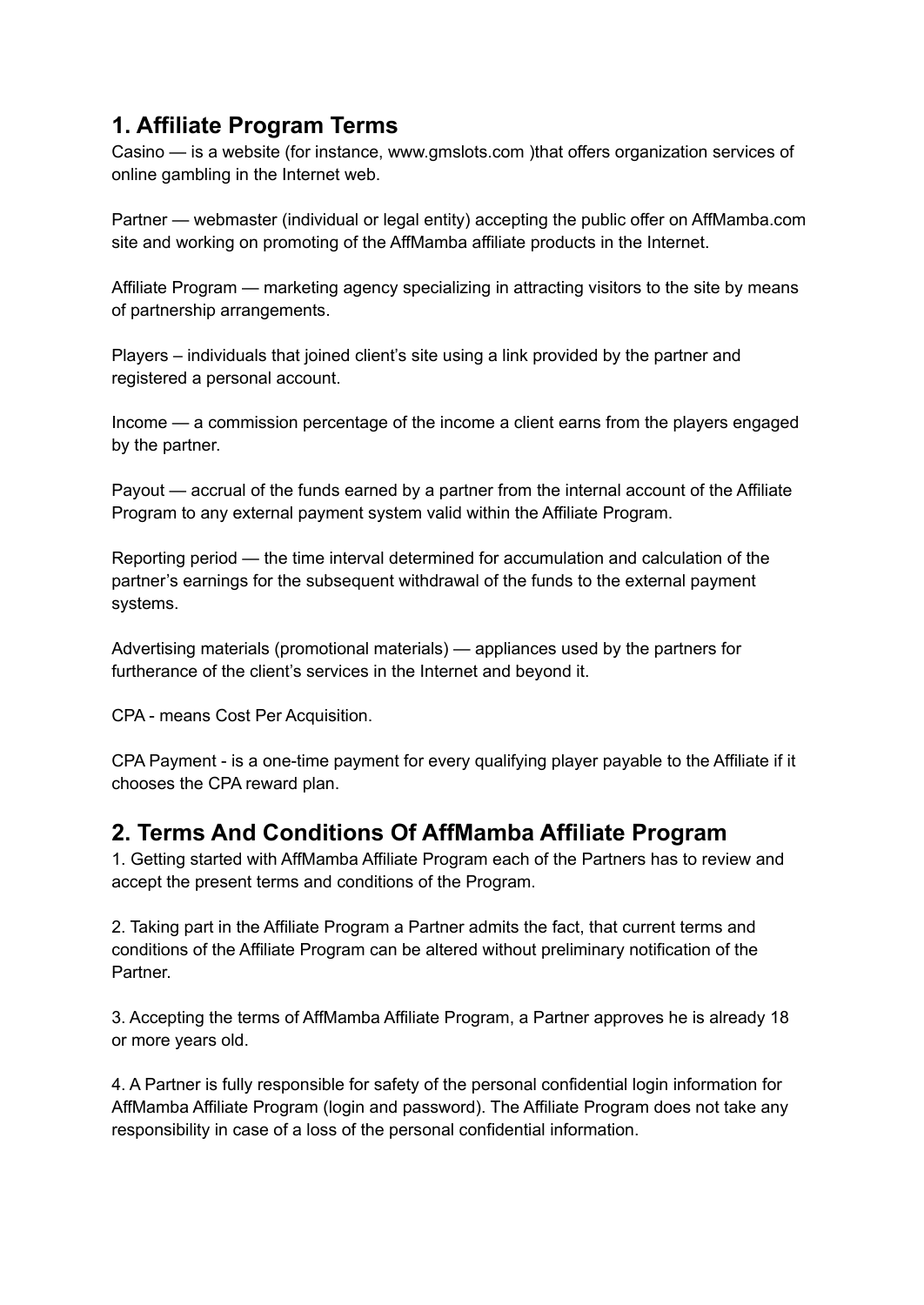5. AffMamba Affiliate Program reserves the right to refuse cooperation with any partner without giving an explanation.

6. AffMamba Affiliate Program reserves the right to alter Terms And Conditions Of The Affiliate Program. The rules published on the site of the Program are considered to be valid at the certain moment. We provide no chronology of the changes done.

7. AffMamba Affiliate Program strictly prohibits its Partners to use email spamming as a way of promoting the client's services. The Affiliate Program reserves a right to ban personal accounts in the AffMamba system without any further payouts, in case any spam mailing activities are detected from the Partner's side.

8. It is prohibited to have accounts in Casino for members of the Affiliate Program. In case such occurrences are detected, both partner's and player's accounts will be banned with a further full withdrawal of the balance. This rule is equally valid for players personally acquainted with the Partner.

9. The Affiliate Program provides bare graphic materials without any text backgrounds. Partners are allowed to use information available within the site and casino's lobby in their own presentation. Any texts copied from the sites without any re-writing may become a reason for termination of a partnership.

10. Affiliates shall not use so called cookie stuffing, namely:

- It is forbidden to imbed our sites in an iframe of 0 size or in the transparent area.

- It is forbidden to stuff cookies with the help of any scripts, tags (for instance: img), and in any other way except for opening our casino page in a viewable for a player area.

11. The members of the Affiliate Program are strictly prohibited to use click fraud or any kind of other cheating actions targeted on wasting of the rivals' advertisement budgets.

12. Under the terms of this affiliate program you are not allowed to register yourself as a sub-affiliate should you have a non-dormant affiliate account already OR in case you are a supervisor of an affiliate account owned by an individual or an entity you run or may have some sort of access to. Affiliates shall never register two or more accounts with the AffMamba Program. Should the need arise to hold two or more affiliate accounts, the Affiliate shall inform the Support Team and have a fact-based reason to have them.

13. The AffMamba affiliate program reserves the right to ask for affiliate's traffic sources where the affiliate promotes the products that are presented in the affiliate program. Should the affiliate refuse to give the traffic sources details, the affiliate program reserves the right to cease cooperation with this affiliate.

14. The affiliate program reserves the right to hold affiliate's payout, if the administration of the affiliate program has the reason to deem that the affiliate has broken the rules of the affiliate program or there are suspicions of fraud. The payouts can be put on hold for any timeframe until the issue is resolved. If upon issue investigation the affiliate program finds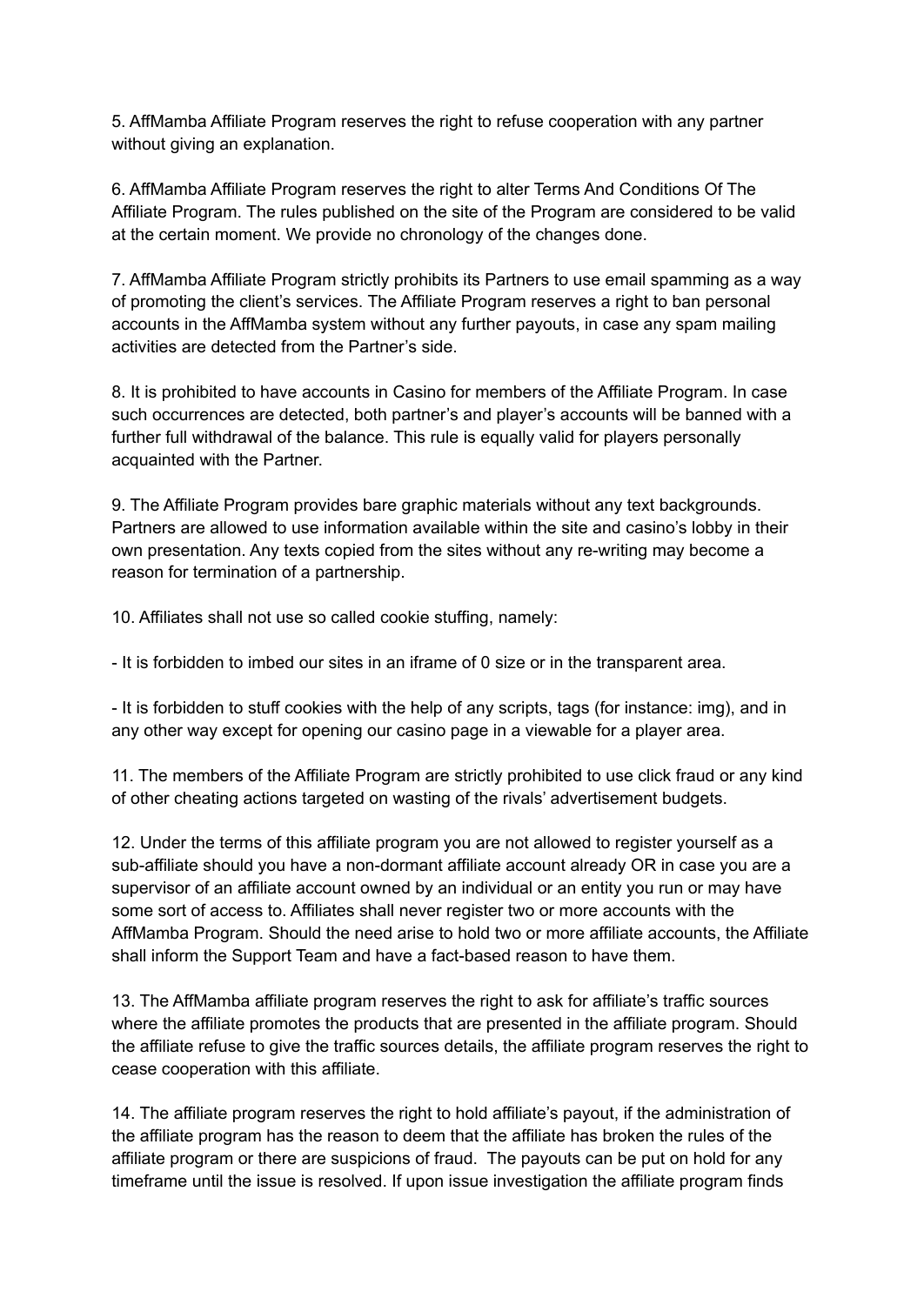out that its rules has been broken, we reserve the right to ban the affiliate's account without any prior notification.

14.1. The Affiliate Program reserves the right to block and nullify the balance of the Reseller Partner's account for public defamation, unjustified criticism, as well as for the actions of the advertiser in causing reputational and image harm to the Affiliate Program and/or affiliate program projects (casino).

15. With socially tabooed words repeatedly used and/or Support Manager(s) insulted, the Affiliate Program reserves the right to refuse communication, or online assistance, or terminate account with zeroing the account balance.

16. The e-communication and face-to-face conversation with the Administration, an Affiliate Manager or Support Manager is considered as non-public confidential data. The Affiliate registered with this Affiliate program is banned from showcasing the non-public data to the public, disclosing or giving acess to it (or part of it) to third parties. Should the Affiliate break this rule, the Affiliate Program reserves the right to terminate the Affiliate's account with zeroing its balance.

In case of breaking of the current collaboration rules & terms the Affiliate Program saves the right to close your account in AffMamba system without the right to withdraw funds and explanations.

#### **3. Cost Per Acquisition (CPA)**

When forming rates for CPA programs, the financial performance of the referred players, as well as their activity in the long run are taken into account.

Any change in these parameters may affect the amount of the rate, as well as the Hold period and amount, including its complete zeroying.

Methods of parameters analysis and their detailed strusture is a part of the antifraud system, and can not be disclosed to third parties.

Key concepts when working with the CPA programs:

Qualifying player is an automatic event that occurs when the player meets the minimum performance requirements for the CPA commission programs.

Hold is a period of time within which the player shall obtain the status of "active player" and the affiliate program agrees to check this status and either confirm it or reject. In addition to status check, the player is being monitored for abusing the casino and the affiliate program rules during hold period.

Active player is a player who regularly returns to the casino, makes a deposit and plays for real money.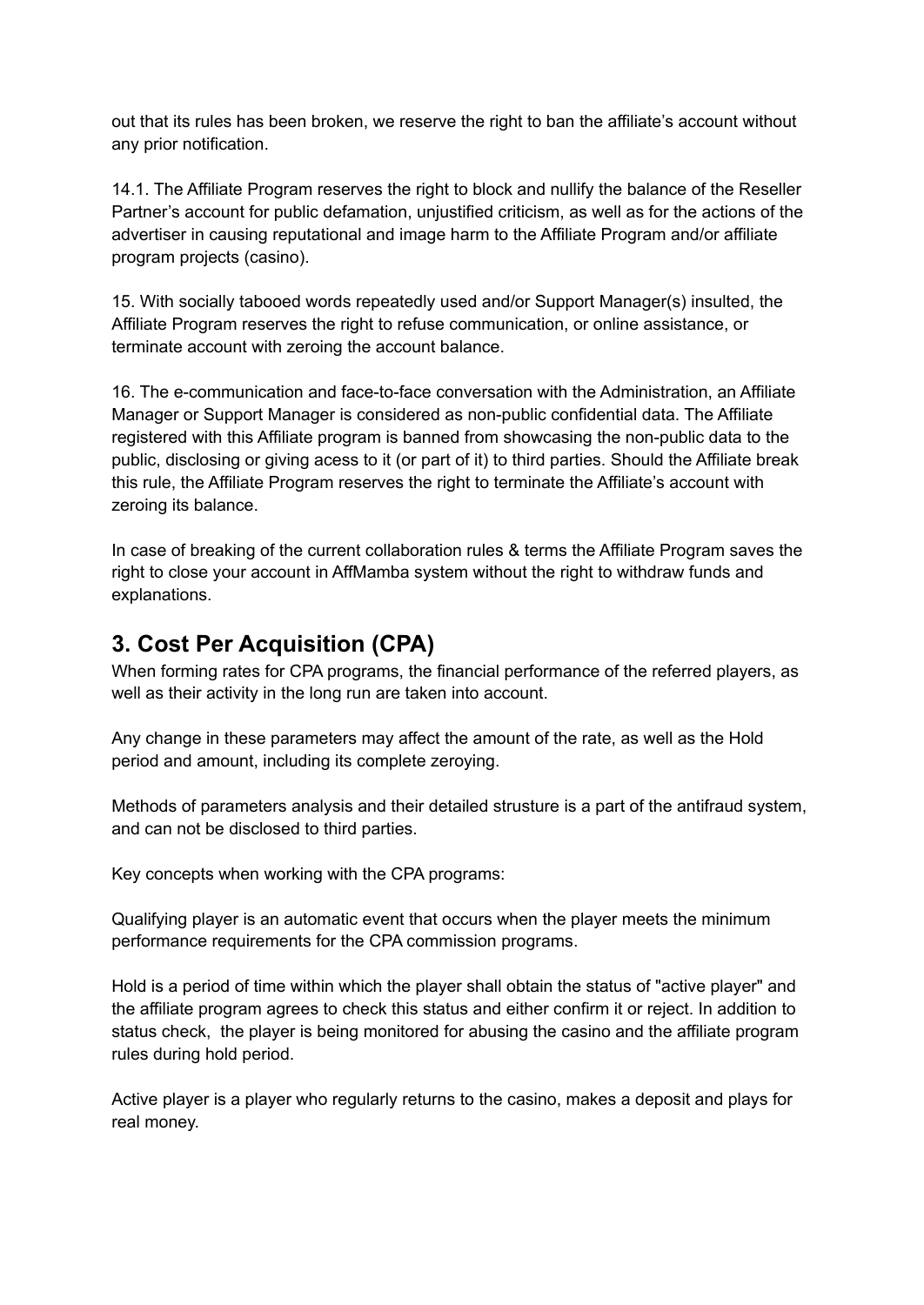Confirmed credit is an event when the player becomes active and the amount of credits for the player becomes due.

Withholding of credits is an event when the credit is removed from Hold and withheld of the Affiliate's balance.

The following are conditions of the CPA programs (unless otherwise agreed with the account manager):

(1) If a player meets the conditions for CPA program, he or she is deemed qualifying. To get the status of Qualifying, the amount of deposits of the player and the number of rounds played within 7 days must exceed a minimum threshold specified in the conditions of the CPA program. Otherwise, the player doesn't meet the qualifying conditions.

(2) Once a player gets qualified, the Affiliate gets a fixed amount for that player according to specified project and program onto his/her balance. This amount is blocked for payment until the administration qualifies the player and puts the amount on Hold.

(3) The duration of the Hold period is 21 days \*. If upon a period of 21 days the player doesn't get his/her active status in the casino or he/she is suspected of abusing actions \*\* he/she is rejected and the credit for this player is withheld (Withholding of credits).

(4) If during the Hold period the player confirmed his/her active status, i.e. has become an active player, then the credit is confirmed.

The order of withdrawal of leads from the hold:

(5.1) The minimum number of leads to be withdrawn from the holding is 5 (five) leads within one offer (program).

(5.2) If at the time of lead withdrawal there are less than 5 leads in the hold, they are not withdrawn, but are transferred to the next period.

(5.3) The maximum lead time in a hold is 30 days, after that the lead is considered automatically rejected.

\* The Hold period can be changed by the Affiliate Program Administration at its discretion.

\*\* The Affiliate Program reserves the right to withhold the credits of CPA program without explanation.

#### **4. Commission Structure Of The Affiliate Program**

Earnings of a Partner are calculated due to a certain percentage of the net profit a casino receives from the players involved by this Partner. The ratio does not depend on the Partner's turnover and amounts to 35-50% from the net profit of a casino, except chargebacks, fees and bonus points. Ratios may vary without pre-warning. You can always check out the valid ratios in your personal account.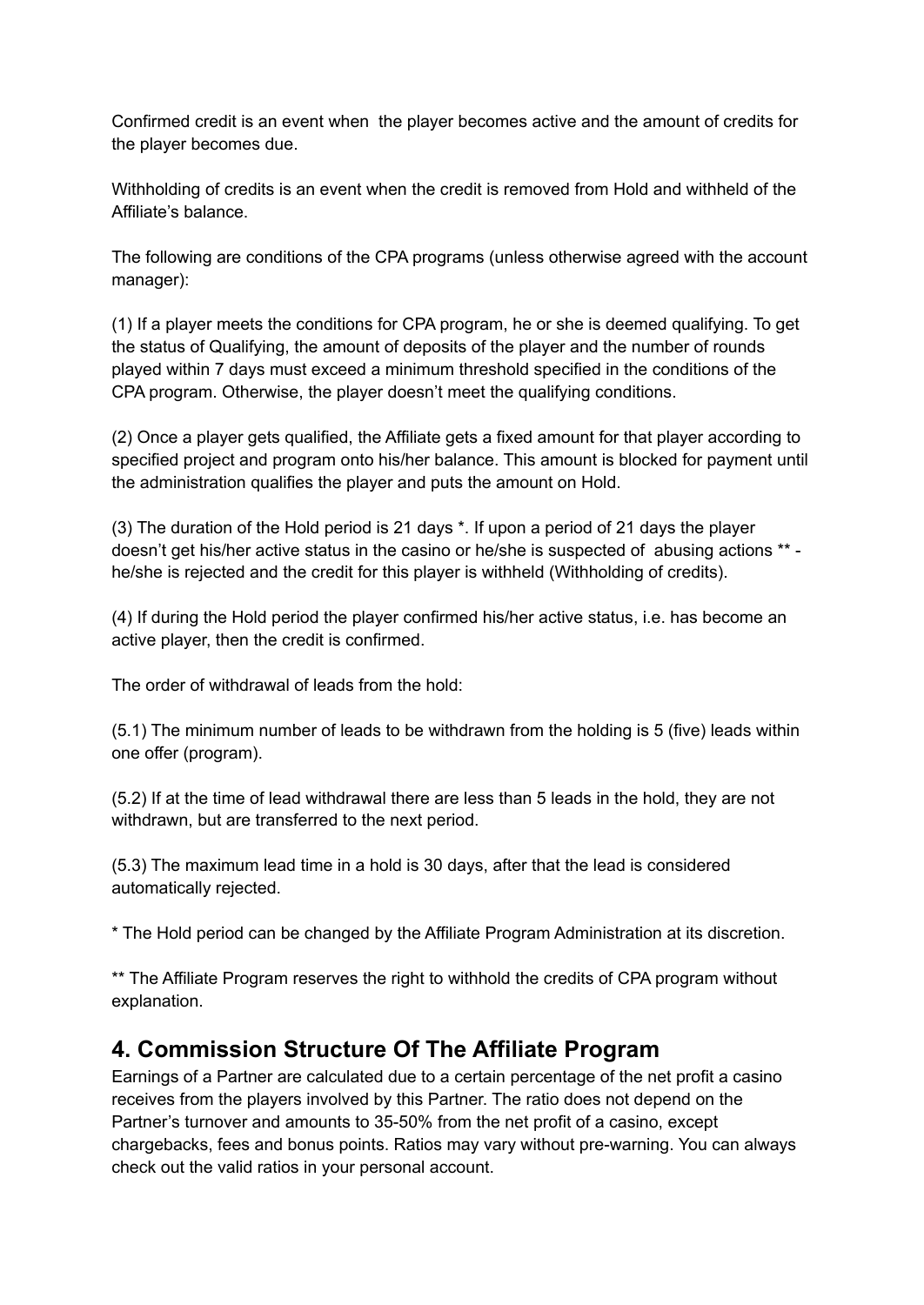## **5. Payout Terms and Conditions**

The reporting period established within AffMamba Affiliate Program is one week. Payouts are carried out weekly, if a Partner has funds sufficient on the account balance. Payoffs are performed each Monday for the previous week,(from Monday to Sunday inclusively). For the successful withdrawal it is necessary to provide the correct payment data in the program.

Currently AffMamba Affiliate Program does not provide prepayments of the partnership interests.

The minimal partnership payout possible is \$1.

In case the funds on Partner's balance aren't withdrawn within 3 months, it's account will be blocked and the funds will be zeroed. After another 3 months of inactivity the account will be deleted from the Affiliate Program. If an affiliate's account was blocked, in 30 days from the ban date the account balance gets zeroed without chance to restore.

### **6. Disputes Resolution**

In case of any controversial situations, AffMamba Affiliate Program is always ready to consider the partner's arguments and approach to solving of the current problem justly and honestly for both of the sides.

You need to provide you arguments and justifications in a letter and forward it to the support mailbox. Time established for consideration of the complaints is 14 business days. The decision carried out by the Affiliate Program is final and can not be reviewed. Letters containing defamatory, false accusations and profanity will be deleted without a review.

# **7. Privacy Policy**

Personal data which are collected and processed by the Company in respect to Users:

Contact information, а valid e-mail address, relevant payment information, login (username). All data which are provided by You must be correct and valid. You are solely responsible for the accuracy, completeness and correctness of the data which You provide.

If you create account using social networks (e.g. Facebook, Linkedin), app additionally collects your email in order for you to be able to receive notifications, confirm your account and use it as a login (username) in the future. Using email, you can restore password, and we can also identify you as the owner of this account.

How we will use Your personal information.

We use Your personal data to identify the User's identity when registering on our website, to identify You for the correctness of making payments from the User to the Company and from the Company to the User. We use Your payment details for the purpose of providing You with services on our website.